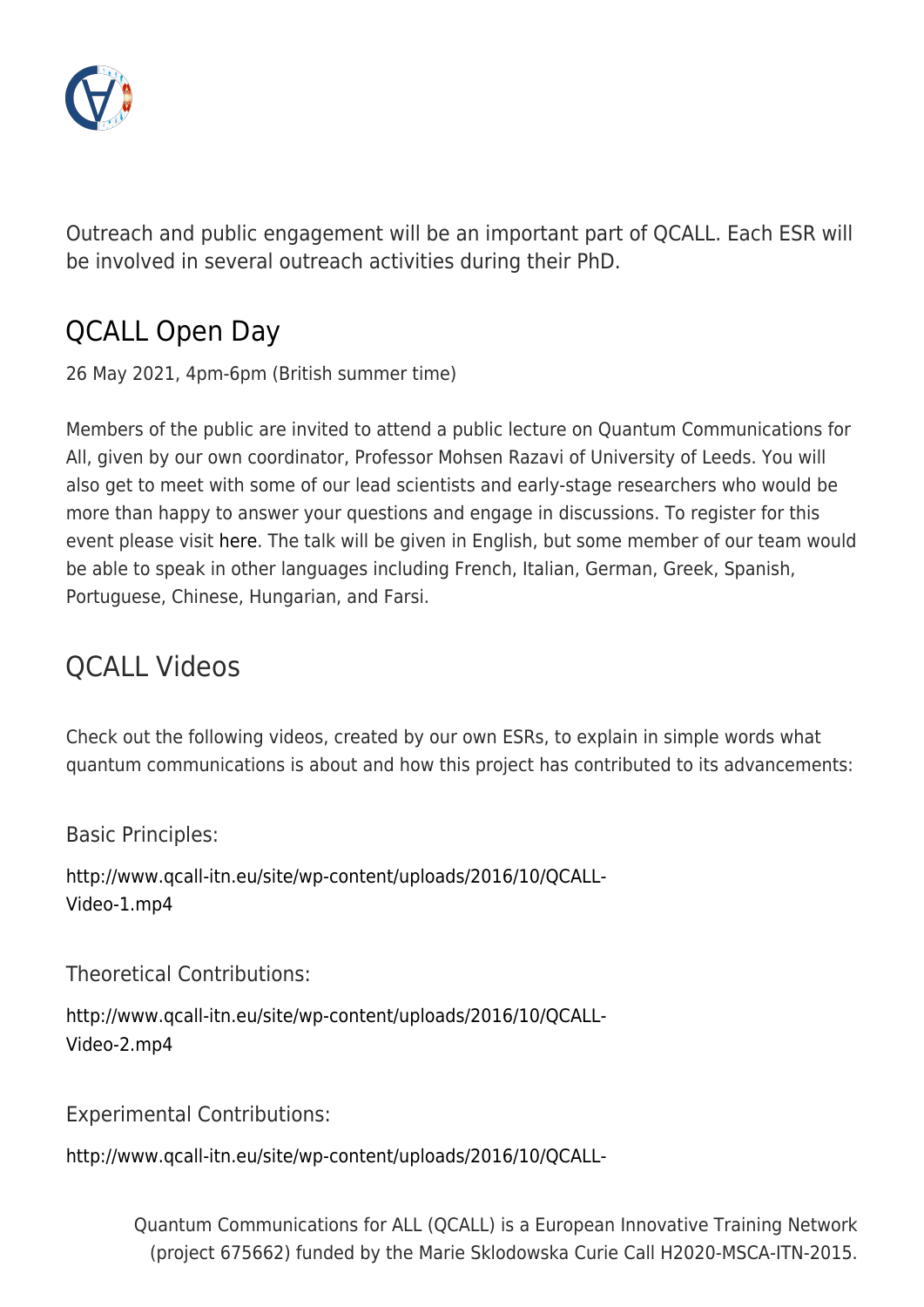

[Video-3.mp4](http://www.qcall-itn.eu/site/wp-content/uploads/2016/10/QCALL-Video-3.mp4)

## Story of the month: You on Spotlight

In April we also had a few ESRs on the Spotlight.

Have you ever heard about Quantum Internet?! Check out [Yumang Jing'](http://www.qcall-itn.eu/yumang-jing/)s post from Leeds University on [Quantum repeaters](http://www.qcall-itn.eu/2021/03/01/story-of-the-month-quantum-key-distribution-over-quantum-repeaters-with-encoding/), an enabling technology for future quantum networks.

If you are interested to learn about "Timelock" and how it is related to QKD, make sure to read about [Nilesh Vyas](http://www.qcall-itn.eu/people/early-stage-researchers/nilesh-vyas/) research post titled: ["Quantum Cryptography using Quantum](http://www.qcall-itn.eu/2021/06/24/story-of-the-month-quantum-cryptography-using-quantum-computational-timelock/) [Computational Timelock"](http://www.qcall-itn.eu/2021/06/24/story-of-the-month-quantum-cryptography-using-quantum-computational-timelock/)

[Davide Rusco](http://www.qcall-itn.eu/people/early-stage-researchers/davide-rusca/) one of our experimentalist ESRs has shared his research on [secure digital](http://www.qcall-itn.eu/2021/06/24/story-of-the-month-secure-digital-communications/) [communications and cryptography](http://www.qcall-itn.eu/2021/06/24/story-of-the-month-secure-digital-communications/) in action. Please have a read here to learn more on the practical advancements in the field.

In March we had a few ESRs on the Spotlight.

If you are interested to learn about Quantum satellites living above your heads and talking in secret code check out [Caro Liorni](http://www.qcall-itn.eu/people/early-stage-researchers/carlo-liorni/) post on [Cryptography and Satellites in Quantum era!](http://www.qcall-itn.eu/?p=2756&preview=true)

[Mujtaba Zahidy](http://www.qcall-itn.eu/people/early-stage-researchers/mujtaba-zahidy/), our ESR at Padova University, is also talking the art of communication, how to securely communicate in free space in his post about [Free-space Quantum Key](http://www.qcall-itn.eu/?p=2709&preview=true) [Distribution.](http://www.qcall-itn.eu/?p=2709&preview=true)

Following the above where Carlo and Mujtaba explained QKD , [Shouvik Ghorai](http://www.qcall-itn.eu/people/early-stage-researchers/shouvik-ghorai/) our ESR based at UPMC has created some FAQ page around cryptography and talked more about [Continuous-variable Quantum Cryptography.](http://www.qcall-itn.eu/?p=2768&preview=true)

Quantum Communications for ALL (QCALL) is a European Innovative Training Network (project 675662) funded by the Marie Sklodowska Curie Call H2020-MSCA-ITN-2015.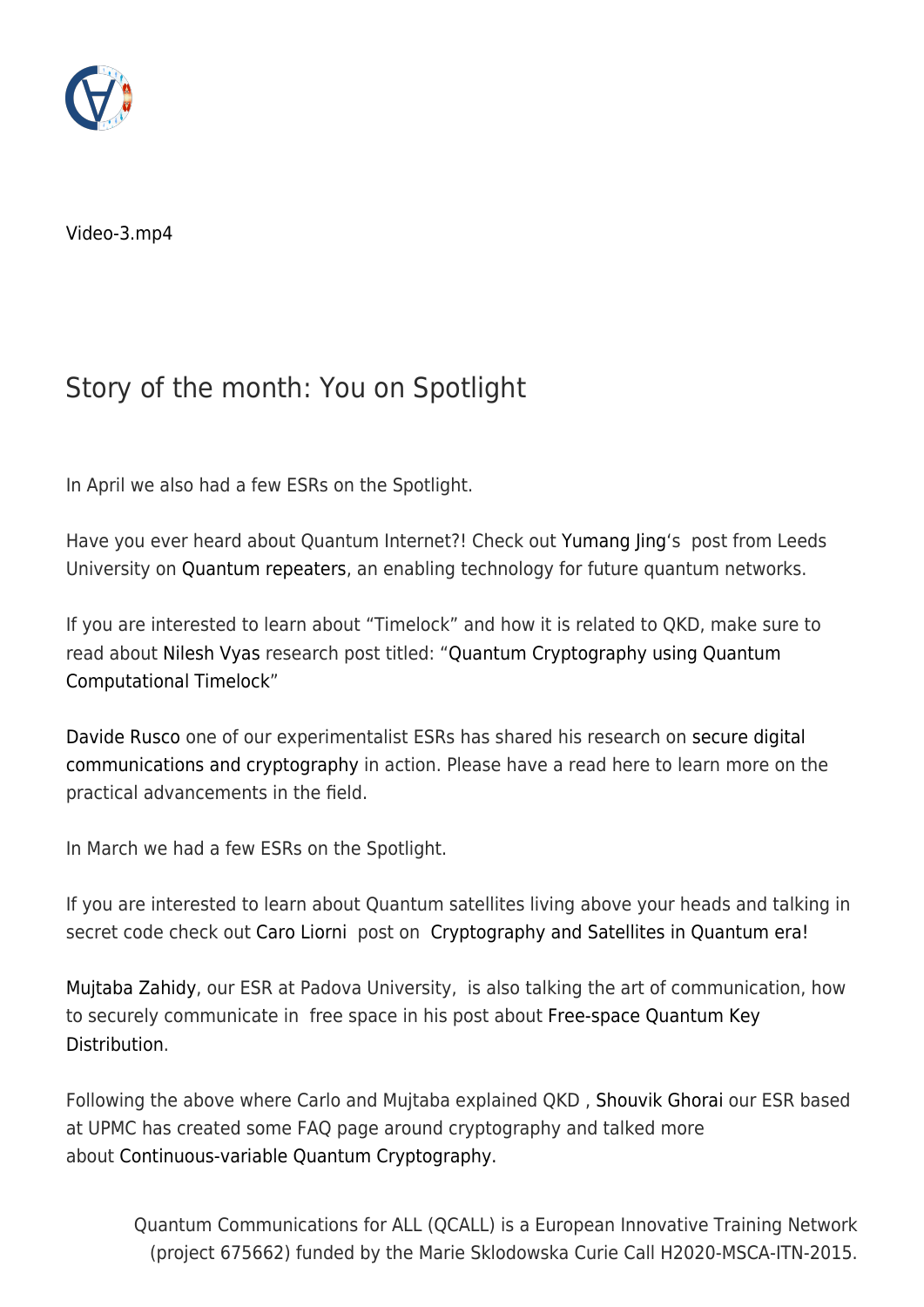

In this interesting [video o](http://www.qcall-itn.eu/2021/05/28/story-of-the-mon…f-a-qkd-protocol/ ‎)ur ESR [Guillermo Lorenzo](http://www.qcall-itn.eu/people/early-stage-researchers/guillermo-curras/) takes you through the steps on " [How to](http://www.qcall-itn.eu/2021/05/28/story-of-the-month-how-to-prove-the-security-of-a-qkd-protocol/) [prove the security of a QKD protocol](http://www.qcall-itn.eu/2021/05/28/story-of-the-month-how-to-prove-the-security-of-a-qkd-protocol/)".

[Róbert Trényi,](http://www.qcall-itn.eu/people/early-stage-researchers/r%c3%b3bert-tr%c3%a9nyi/) our ESR at University of Vigo, has shed light on the challenges of quantum key distribution protocols and how to overcome them. Check out [his post](http://www.qcall-itn.eu/2021/04/12/story-of-the-month-overcoming-the-limitations-of-quantum-key-distribution-protocols/) to learn more!

And finally our other ESR in University of Vigo, [Margarida Pereira](http://www.qcall-itn.eu/people/early-stage-researchers/margarida-pereira/), is explaining how the concept is operationalised in her recent post: [Quantum key distribution – from theory to](http://www.qcall-itn.eu/2021/01/11/story-of-the-month-quantum-key-distribution-from-theory-to-practice/) [practice](http://www.qcall-itn.eu/2021/01/11/story-of-the-month-quantum-key-distribution-from-theory-to-practice/).

In February [Mirko Pittaluga](http://www.qcall-itn.eu/mirko-pittaluga/) was also on the Spotlight. If you are interested to know how Quantum Key distribution can make communications more secure read his post on [Experimental Twin Field Quantum Key Distribution.](http://www.qcall-itn.eu/2020/01/29/story-of-the-month-experimental-tf-qkd/)

In January [Federico Grasselli](http://www.qcall-itn.eu/federico-grasselli/) was on the Spotlight. If you are interested to know more about quantum conferencing check his recent piece on [multi-party quantum key distribution.](http://www.qcall-itn.eu/2020/01/27/story-of-the-month-quantum-conferencing/)

We had another interesting piece on Spotlight by our creative ESR, [Hamid Tebyanian](http://www.qcall-itn.eu/people/early-stage-researchers/), on [Trusted randomness for quantum communication applications.](http://www.qcall-itn.eu/2021/01/08/spotlight-article-story-of-the-month-qrng/) He has shared his research in a video, check it out [here](http://www.qcall-itn.eu/2021/01/08/spotlight-article-story-of-the-month-qrng/).

"Anyone who considers arithmetical methods of producing random digits is, of course, in a state of sin.", John Von Neumann, In October we had [Gaetan Gras](http://www.qcall-itn.eu/people/early-stage-researchers/gaetan-gras/) to talk about [IDQ's QRNG](http://www.qcall-itn.eu/outreach/story-of-the-month-quantum-random-number-generator-in-mobile-phones/) [chip](http://www.qcall-itn.eu/outreach/story-of-the-month-quantum-random-number-generator-in-mobile-phones/) for mobile phones and how they have escaped the state of sin!

In September we had [Innocenzo De Marco](http://www.qcall-itn.eu/people/early-stage-researchers/innocenzo-de-marco/) on the spotlight. [Here you can learn about chip](http://www.qcall-itn.eu/2019/09/03/chip-based-technologies-for-quantum-communications/)[based technologies for quantum communications!](http://www.qcall-itn.eu/2019/09/03/chip-based-technologies-for-quantum-communications/)

In August we had [Antonio Ortu](http://www.qcall-itn.eu/people/early-stage-researchers/antonio-ortu/) on the spotlight. [Here you can read his story on solid-state](http://www.qcall-itn.eu/2019/08/15/solid-state-crystals-for-quantum-repeaters/) [crystals for quantum repeaters!](http://www.qcall-itn.eu/2019/08/15/solid-state-crystals-for-quantum-repeaters/)

Quantum Communications for ALL (QCALL) is a European Innovative Training Network (project 675662) funded by the Marie Sklodowska Curie Call H2020-MSCA-ITN-2015.